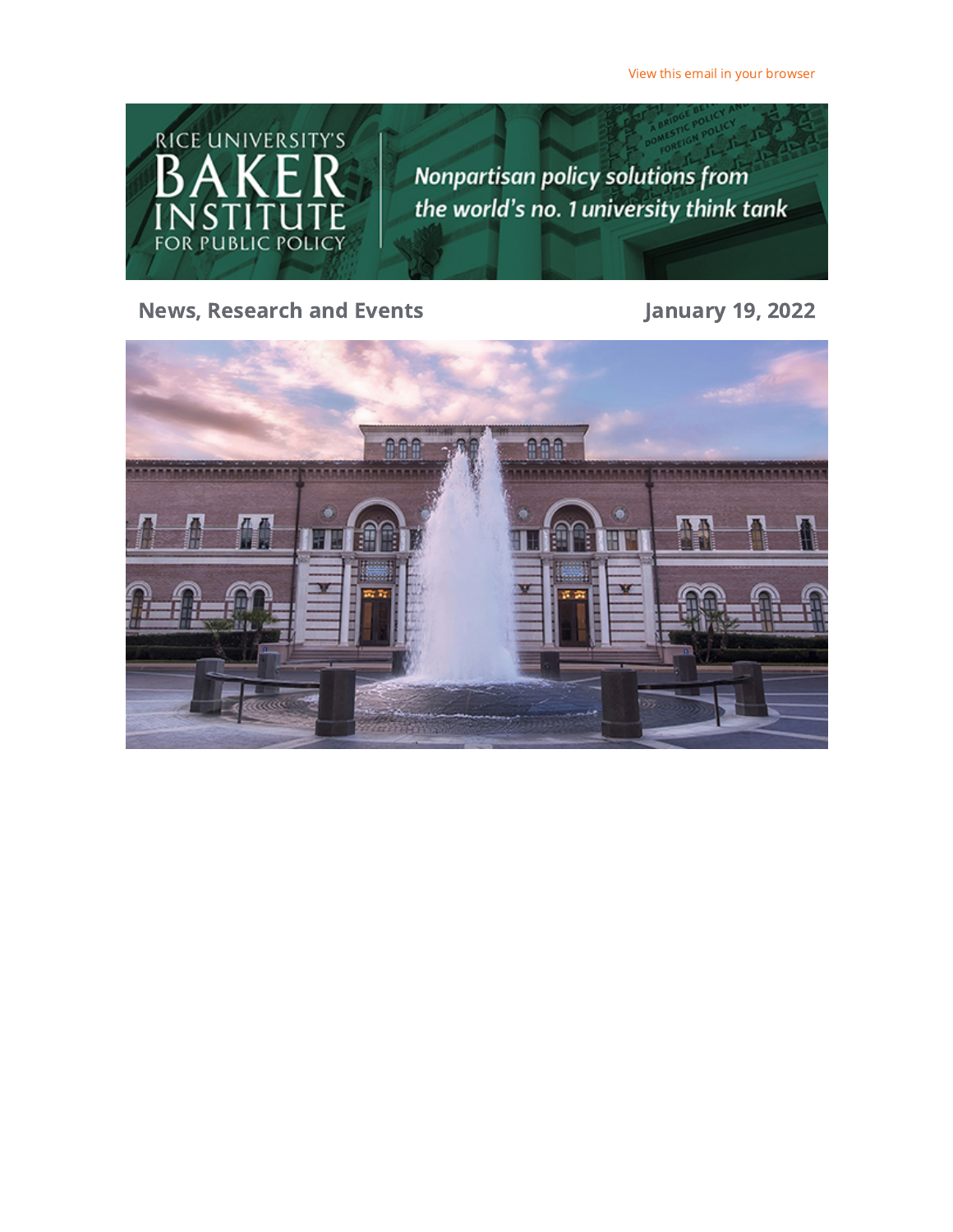# 2021 Annual Report: A Year of Change and Impact

The Baker Institute's 2021 [annual](https://riceconnect.rice.edu/page.redir?target=https%3a%2f%2fwww.bakerinstitute.org%2ffiles%2f18001%2f&srcid=268329&srctid=1&erid=aa27f54b-24ef-465a-9788-1b88f6b14494&trid=aa27f54b-24ef-465a-9788-1b88f6b14494) report has been published. It provides a window into the work of our fellows, scholars and researchers over the past year. Despite the challenges of the ongoing pandemic, experts from each of our 13 centers and programs continued to produce relevant, fact-based recommendations for policymakers, business leaders and the public. This rigorous scholarship is in large part why the institute rose to the No. 1 ranking among the world's top universityaffiliated think tanks in 2021.

The Baker Institute also hosted more than 135 events and webinars last year on topics ranging from the complexities of the energy transition to the importance of U.S. immigration reform. Committed to providing students with hands-on experience in public policy, the Baker Institute's student programs offered valuable opportunities for Rice students through in-person and virtual internships in Houston, Washington, D.C. and Moscow.

Read more about the Baker [Institute's](https://riceconnect.rice.edu/page.redir?target=https%3a%2f%2fwww.bakerinstitute.org%2ffiles%2f18001%2f&srcid=268329&srctid=1&erid=aa27f54b-24ef-465a-9788-1b88f6b14494&trid=aa27f54b-24ef-465a-9788-1b88f6b14494) impact and outreach in our 2021 annual report.

#### Biden's Foreign Policy: One Year In



A year into his term, how does President Biden's pragmatic approach to foreign policy stack up against the records of his predecessors? Bonner Means Baker Fellow Joe [Barnes](https://riceconnect.rice.edu/page.redir?target=https%3a%2f%2fwww.bakerinstitute.org%2fexperts%2fjoe-barnes%2f&srcid=268329&srctid=1&erid=aa27f54b-24ef-465a-9788-1b88f6b14494&trid=aa27f54b-24ef-465a-9788-1b88f6b14494) writes that it is colored by both decisiveness and a realism that falls short of his idealism, with a result that draws elements of Trump's and Obama's approaches together. Read his post on the Baker [Institute](https://riceconnect.rice.edu/page.redir?target=http%3a%2f%2fblog.bakerinstitute.org%2f2022%2f01%2f04%2fbidens-foreign-policy-one-year-in%2f&srcid=268329&srctid=1&erid=aa27f54b-24ef-465a-9788-1b88f6b14494&trid=aa27f54b-24ef-465a-9788-1b88f6b14494) Blog.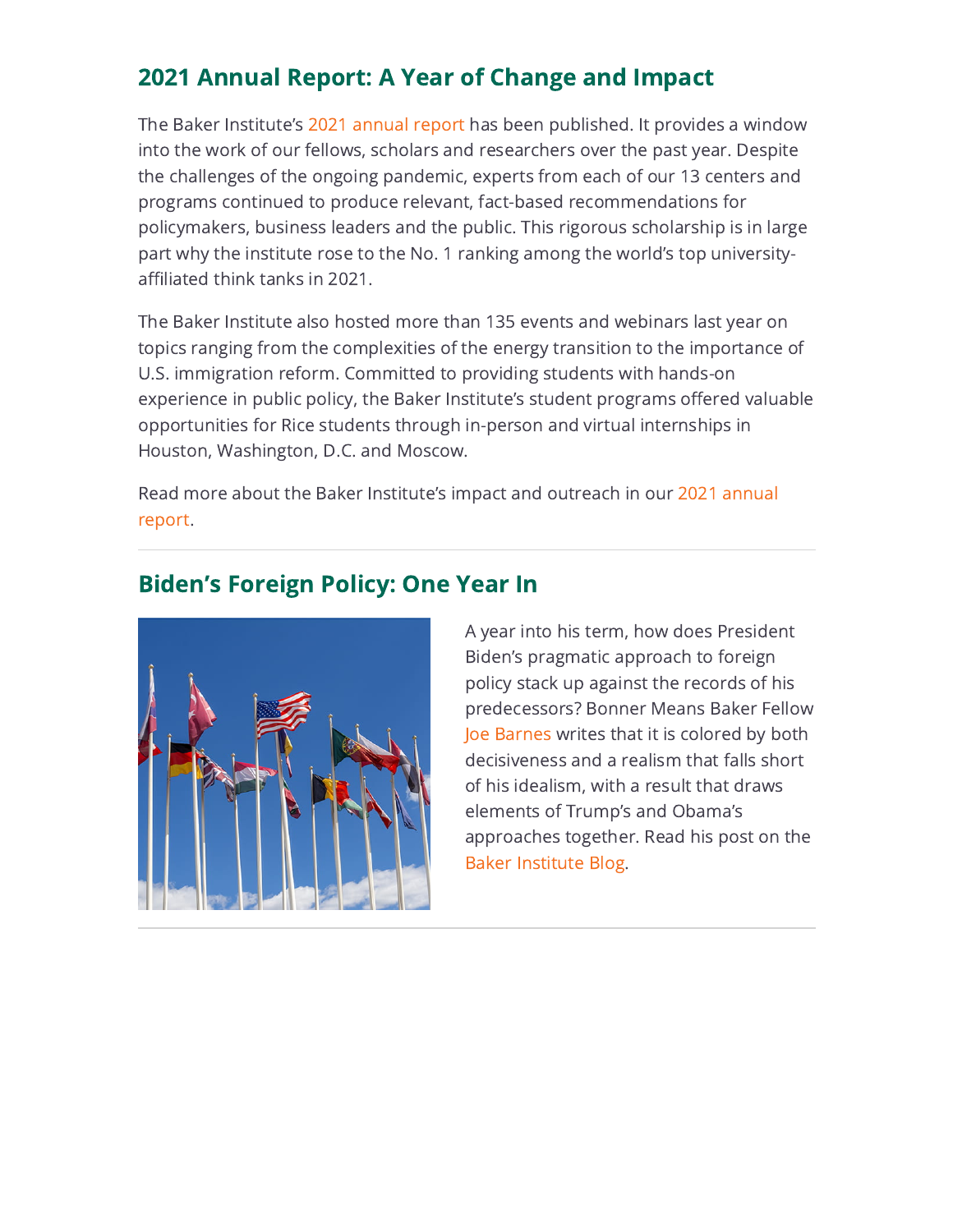"It is vital that we plan, prepare and design [renewable] energy systems for reuse, recovery, remanufacturing and recycling in the present, or we risk creating new environmental, social and economic burdens in the future."

> [Rachel](https://riceconnect.rice.edu/page.redir?target=https%3a%2f%2fwww.bakerinstitute.org%2fexperts%2frachel-a-meidl%2f&srcid=268329&srctid=1&erid=aa27f54b-24ef-465a-9788-1b88f6b14494&trid=aa27f54b-24ef-465a-9788-1b88f6b14494) A. Meidl, Fellow in Energy and Environment, and research assistant [Mathilde](https://riceconnect.rice.edu/page.redir?target=https%3a%2f%2fwww.linkedin.com%2fin%2fmathilde-saada%2f&srcid=268329&srctid=1&erid=aa27f54b-24ef-465a-9788-1b88f6b14494&trid=aa27f54b-24ef-465a-9788-1b88f6b14494) Saada in a blog post for [Forbes](https://riceconnect.rice.edu/page.redir?target=https%3a%2f%2fwww.forbes.com%2fsites%2fthebakersinstitute%2f2022%2f01%2f18%2fsolars-bright-future-faces-a-cloudy-reality-what-about-all-the-waste%2f%3fsh%3d77e54876c450&srcid=268329&srctid=1&erid=aa27f54b-24ef-465a-9788-1b88f6b14494&trid=aa27f54b-24ef-465a-9788-1b88f6b14494)

#### Latest Research



A COVID [Vaccine](https://riceconnect.rice.edu/page.redir?target=https%3a%2f%2fwww.bakerinstitute.org%2fresearch%2fcovid-vaccine-all%2f&srcid=268329&srctid=1&erid=aa27f54b-24ef-465a-9788-1b88f6b14494&trid=aa27f54b-24ef-465a-9788-1b88f6b14494) for All. As the world faces the latest wave of COVID-19, a vaccine produced by health policy fellow Peter [Hotez](https://riceconnect.rice.edu/page.redir?target=https%3a%2f%2fwww.bakerinstitute.org%2fexperts%2fpeter-j-hotez%2f&srcid=268329&srctid=1&erid=aa27f54b-24ef-465a-9788-1b88f6b14494&trid=aa27f54b-24ef-465a-9788-1b88f6b14494) and his colleague Maria Elena [Bottazzi](https://riceconnect.rice.edu/page.redir?target=https%3a%2f%2fwww.bcm.edu%2fpeople-search%2fmaria-bottazzi-18431&srcid=268329&srctid=1&erid=aa27f54b-24ef-465a-9788-1b88f6b14494&trid=aa27f54b-24ef-465a-9788-1b88f6b14494) is ready to be deployed. Their CORBEVAX vaccine is inexpensive, effective, safe and easy to store and distribute, they write in Scientific [American](https://riceconnect.rice.edu/page.redir?target=https%3a%2f%2fwww.scientificamerican.com%2farticle%2fa-covid-vaccine-for-all%2f&srcid=268329&srctid=1&erid=aa27f54b-24ef-465a-9788-1b88f6b14494&trid=aa27f54b-24ef-465a-9788-1b88f6b14494).



U.S.-China [Competition](https://riceconnect.rice.edu/page.redir?target=https%3a%2f%2fwww.bakerinstitute.org%2fresearch%2fus-china-competition-enters-decade-maximum-danger%2f&srcid=268329&srctid=1&erid=aa27f54b-24ef-465a-9788-1b88f6b14494&trid=aa27f54b-24ef-465a-9788-1b88f6b14494) Enters the Decade of **Maximum Danger.** As China's power reaches its peak over the next decade, President Xi Jinping may make a bold move against Taiwan, warn fellow Gabe [Collins](https://riceconnect.rice.edu/page.redir?target=https%3a%2f%2fwww.bakerinstitute.org%2fexperts%2fgabe-collins%2f&srcid=268329&srctid=1&erid=aa27f54b-24ef-465a-9788-1b88f6b14494&trid=aa27f54b-24ef-465a-9788-1b88f6b14494) and his co-author Andrew S. [Erickson](https://riceconnect.rice.edu/page.redir?target=https%3a%2f%2fusnwc.edu%2fFaculty-and-Departments%2fDirectory%2fAndrew-Erickson&srcid=268329&srctid=1&erid=aa27f54b-24ef-465a-9788-1b88f6b14494&trid=aa27f54b-24ef-465a-9788-1b88f6b14494). In a new [report](https://riceconnect.rice.edu/page.redir?target=https%3a%2f%2fwww.bakerinstitute.org%2fresearch%2fus-china-competition-enters-decade-maximum-danger%2f&srcid=268329&srctid=1&erid=aa27f54b-24ef-465a-9788-1b88f6b14494&trid=aa27f54b-24ef-465a-9788-1b88f6b14494), they argue that the U.S. and its allies should immediately mobilize resources to deter Chinese aggression.



Rich Countries Cannot Outsource Migration

**[Dilemmas.](https://riceconnect.rice.edu/page.redir?target=https%3a%2f%2fwww.bakerinstitute.org%2fresearch%2frich-countries-cannot-outsource-their-migration-dilemmas%2f&srcid=268329&srctid=1&erid=aa27f54b-24ef-465a-9788-1b88f6b14494&trid=aa27f54b-24ef-465a-9788-1b88f6b14494)** Liberal democratic countries are increasingly outsourcing the problem of uncontrolled migration, but this strategy is not viable in the long run, writes Middle East fellow Kelsey [Norman](https://riceconnect.rice.edu/page.redir?target=https%3a%2f%2fwww.bakerinstitute.org%2fexperts%2fkelsey-norman%2f&srcid=268329&srctid=1&erid=aa27f54b-24ef-465a-9788-1b88f6b14494&trid=aa27f54b-24ef-465a-9788-1b88f6b14494) in [Foreign](https://riceconnect.rice.edu/page.redir?target=https%3a%2f%2fwww.foreignaffairs.com%2farticles%2feurope%2f2022-01-05%2frich-countries-cannot-outsource-their-migration-dilemmas&srcid=268329&srctid=1&erid=aa27f54b-24ef-465a-9788-1b88f6b14494&trid=aa27f54b-24ef-465a-9788-1b88f6b14494) Affairs. The solution, she explains, is to make regular avenues of migration more accessible.